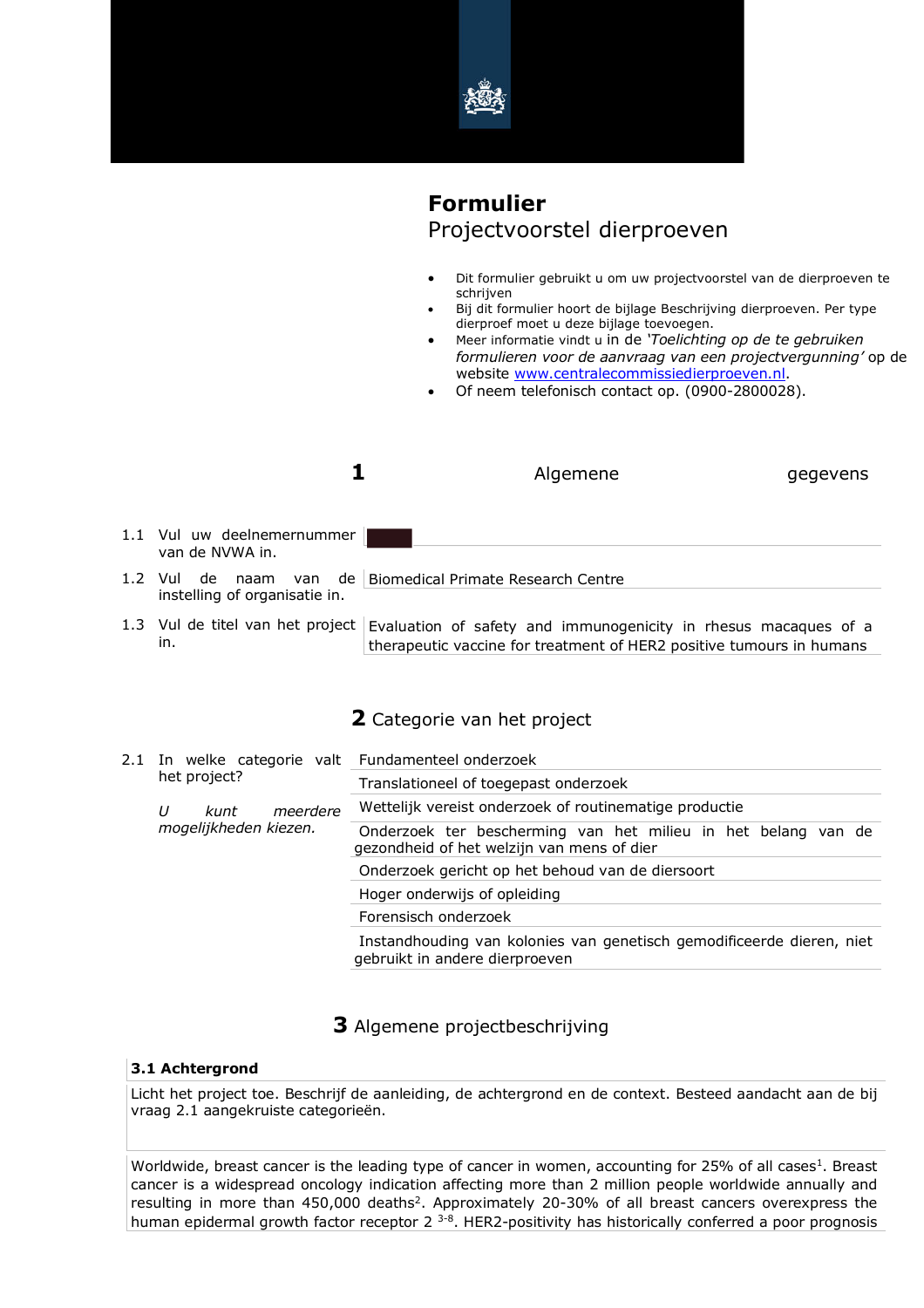owing to its association with high-grade histology, lymph node involvement, and higher rates of disease recurrence and mortality<sup>3-8</sup>. HER2 is a member of the human epidermal growth factor receptor (HER/EGFR/ERBB) family. Amplification or over-expression of this oncogene has been shown to play an important role in the development and progression of certain aggressive types of breast cancer. In addition to breast cancer, HER2 over-expression is also known to occur in ovarian<sup>9</sup>, stomach, adenocarcinoma of the lung<sup>9</sup> and aggressive forms of uterine cancer, such as uterine serous endometrial carcinoma<sup>10,11</sup>, e.g. HER2 is over-expressed in approximately 7-34% of patients with gastric cancer<sup>12,13</sup> and in 30% of salivary duct carcinomas<sup>14</sup>. In recent years the protein has become an important biomarker and target of therapy for approximately 20-30% of breast cancer patients<sup>8</sup>.

The monoclonal antibody (mAb) trastuzumab, that binds to HER2 and was developed over 20 years ago, represented a revolutionary improvement in the treatment of HER-2-positive breast cancer<sup>15</sup>. Anti-HER2 agents have dramatically improved patient outcomes, when applied before or after the main treatment, for early disease, and similarly in advanced or metastatic disease through first- and later-line application. Currently several anti-HER2 agents are in clinical use including the anti-HER2 monoclonal antibodies trastuzumab and pertuzumab; the small-molecule inhibitors lapatinib, neratinib, and tucatinib; and the antibody–chemotherapeutic drug conjugates ado-trastuzumab emtansine (TDM1) and trastuzumab deruxtecan. In addition, a number of trastuzumab biosimilars have recently been granted regulatory approval in North America and Europe and are enhancing patient access to targeted therapies<sup>16</sup>.

Treatment of breast cancer by targeting HER2 is effective, however the use of mAb therapy has several drawbacks. Firstly, the treatment is very expensive. Secondly, administration of large doses of mAb (despite being "humanised") is associated with severe side effects due to the development of anti-mAb immunity and these anti-mAb antibodies subsequently reduce the efficacy of treatment. Thirdly, resistance against the mAb therapy develops because of mutations in the native HER2 antigen, thereby compromising treatment efficacy.

These limitations have prompted the development of anti-HER2 vaccines capable of triggering the patient's own immune system to produce anti-tumour antibodies  $(Ab)^{17-20}$ . In this regard, the main hurdle has been to generate robust and durable anti-tumour immune responses. Monomeric proteins are generally weak immunogens and simple subunit vaccines based on a soluble protein antigen in an adjuvant formulation have almost exclusively failed in clinical trials due to insufficient efficacy. In the context of anti-cancer vaccines multiple mechanisms prevent induction of immune responses against self-antigens. Central T-cell tolerance prevents the egress of auto-reactive T cells from the thymus and the tumour environment imposes additional immune tolerogenic mechanisms to prevent induction of CD4+ T-helper cells<sup>21</sup>. Consequently, auto-reactive B cells, which can be found in the circulation<sup>22</sup>, do not receive co-stimulation from CD4+ T-helper cells, which is required for their full activation and subsequent affinity maturation and isotype-switch of the Ab<sup>23</sup>. Contrary to monomeric proteins, surface of virus-like particles (VLPs) are highly immunogenic due to sharing key characteristics with live viruses. Their repetitive surface structures facilitate complement fixation and B cell receptor clustering, which activate the innate immune system and leads to greater B cell activation<sup>24,25</sup>. Multivalent display (e.g. on the surface of a VLP) can moreover abrogate the ability of the humoral immune system to distinguish between self and foreign and promote class switching, multiplication, affinity maturation, and survival of autoreactive B cells<sup>26,27</sup>. Consequently, VLP-display of a self-antigen is critical for inducing strong and durable autoantibody responses<sup>27</sup>.

A recently developed VLP-HER2 vaccine, with directional high-density display of the human HER2 ectodomain on the surface of a VLP was shown to be safe and efficacious in murine models of breast cancer; Self -tolerance was broken in huHER2 transgenic mice<sup>28</sup> and Ab induced by the VLP-HER2 vaccine were shown to be efficacious in murine tumour models<sup>28</sup>. A therapeutic breast cancer vaccine based on VLP-HER2 can potentially ameliorate several of the limitations associated with mAb therapy. Costs of repeated (booster) immunisations are reduced as compared to repeated mAb treatment. Repeated immunisations with the VLP-HER2 vaccine will not induce detrimental anti-Ab immunity. In addition, the immune response induced by the VLP-HER2 vaccine is polyclonal and targets multiple epitopes on the HER2 antigen, thereby reducing the chance of HER2 escape mutations. The rhesus macaque has a HER2 extracellular domain that is 99% homologous to the human HER2 protein<sup>29</sup>, underscoring the relevance of the rhesus macaque for this type of experiments, where self-tolerance needs to be broken.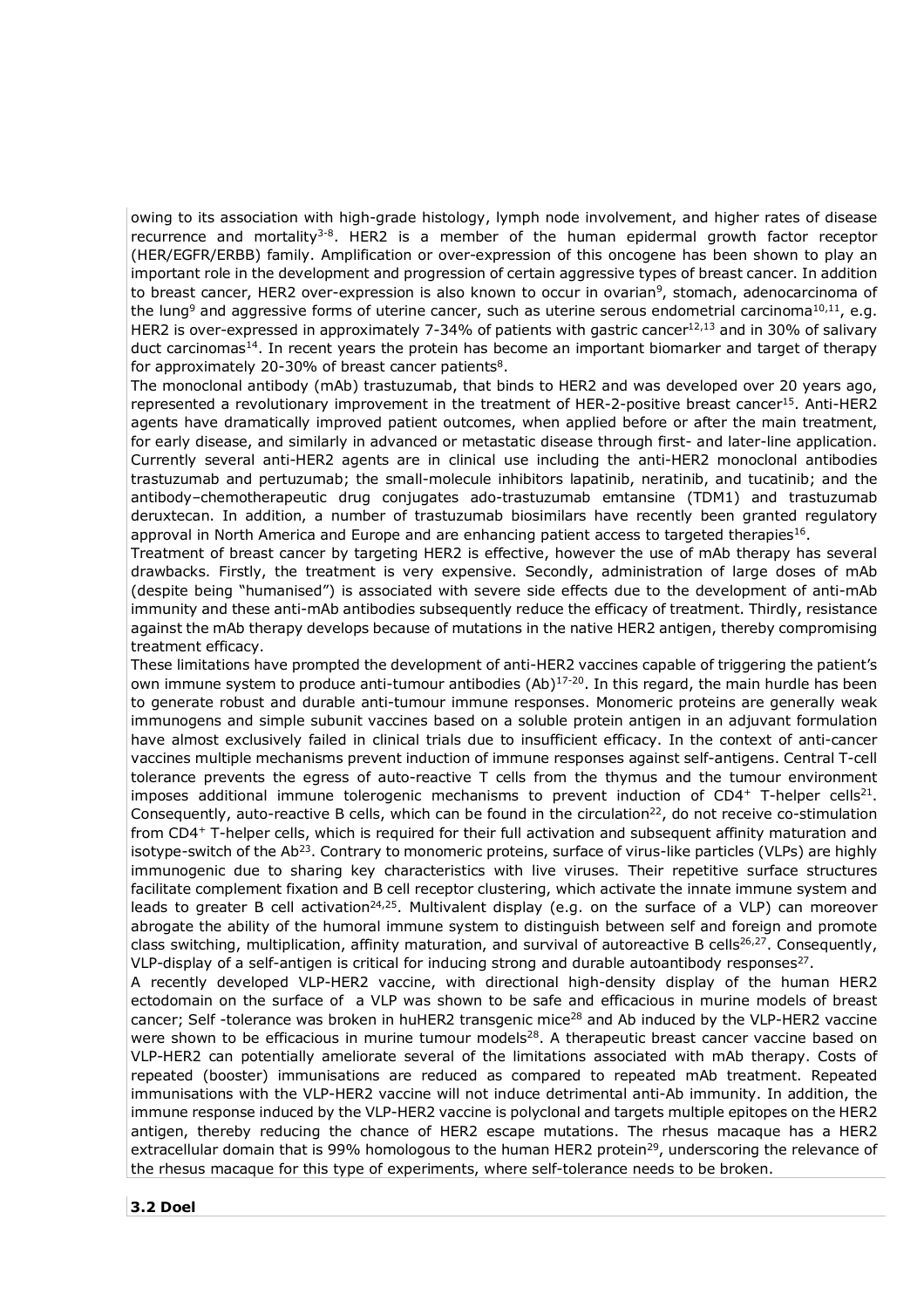3.2.1 Beschrijf het directe en het uiteindelijke doel van het project. Beschrijf de bijdrage van het behalen van het directe doel aan het uiteindelijke doel.

• Indien het directe doel bestaat uit verschillende subdoelstellingen, benoem deze dan hier.

The direct aim of this proposal is to evaluate the VLP-HER2 vaccine for occurrence of adverse effects and immunogenicity in rhesus macaques. The ultimate aim of this proposal is to develop a therapeutic VLP-HER2 vaccine for patients with HER2 positive tumours.

3.2.2 Hoe wordt de haalbaarheid van het directe doel gewaarborgd?

At our institute we have been performing vaccine evaluation studies in NHP for over 20 years. Many previously evaluated vaccines were directed against human immunodeficiency virus, hepatitis B virus, hepatitis C virus, malaria, influenza and tuberculosis. In addition, we have previously evaluated safety and immunogenicity of a vaccine directed against the p53 oncogene. We have the appropriate immunological assays for assessment of cellular, humoral and innate immune responses against vaccine antigens. Our long-standing experience with vaccine evaluation guarantees that the animal studies described in this proposal will be adequately performed.

3.2.3 Is voor de uitvoering van dit project andere wet- en regelgeving van toepassing die een invloed zou kunnen hebben op het welzijn van de dieren en/of de haalbaarheid van het directe doel?

Nee

Ja > Geef aan welke wet-en regelgeving van toepassing is en beschrijf de effecten daarvan op het welzijn van de dieren en de haalbaarheid van het project.

## **3.3 Belang**

3.3.1 Beschrijf het wetenschappelijk en/of maatschappelijk belang van de hierboven beschreven doelen.

Worldwide, HER2 positive tumours account for about 20-30% of breast cancers. Although treatment is available in the form of mAb therapies, a therapeutic vaccine, with advantages as outlined under 3.1., offers a new potentially better therapeutic option for patients with HER2 positive tumours. In the event the vaccine has shown to be safe and immunogenic in this project, the VLP-HER2 vaccine will be evaluated in clinical trials.

3.3.2 Benoem de belanghebbenden in het project en beschrijf voor elk van de belanghebbenden wat hun belang is.

Rhesus macaques do not suffer from HER2-positive tumours, therefore the evaluated vaccine does not offer any benefits for the animals. The animals will experience moderate discomfort due to repeated sedations, vaccinations and blood collections.

Patients with HER2-positive tumours are stakeholders for a HER2 vaccine, for whom a new therapeutic option may become available. This would also be of societal benefit as treatment complexity and costs will be reduced.

The proof of concept for the VLP-HER2 vaccine will also impact vaccine science and can, if proven successful, also be applied for other (tumour) antigens.

If the vaccine proves to be safe and immunogenic in rhesus macaques the manufacturer of the vaccine can proceed to clinical trials. When a product becomes available following completion of the clinical trials, the manufacturer can financially benefit from their intellectual property rights on the VLP-HER2 vaccine.

## **3.4 Strategie**

3.4.1 Geef een overzicht van de algemene opzet van het project. Besteed aandacht aan de eventuele fasering in de uitvoering en de samenhang. Vermeld eventuele mijlpalen, keuzemomenten en besliscriteria.

In order to evaluate the safety and immunogenicity of the vaccine concept, a vaccine evaluation experiment will be performed according to well established procedures, as described in appendix 1. Typically, a number of immunisations are given over a certain time period. Following immunisation induction of systemic T-cell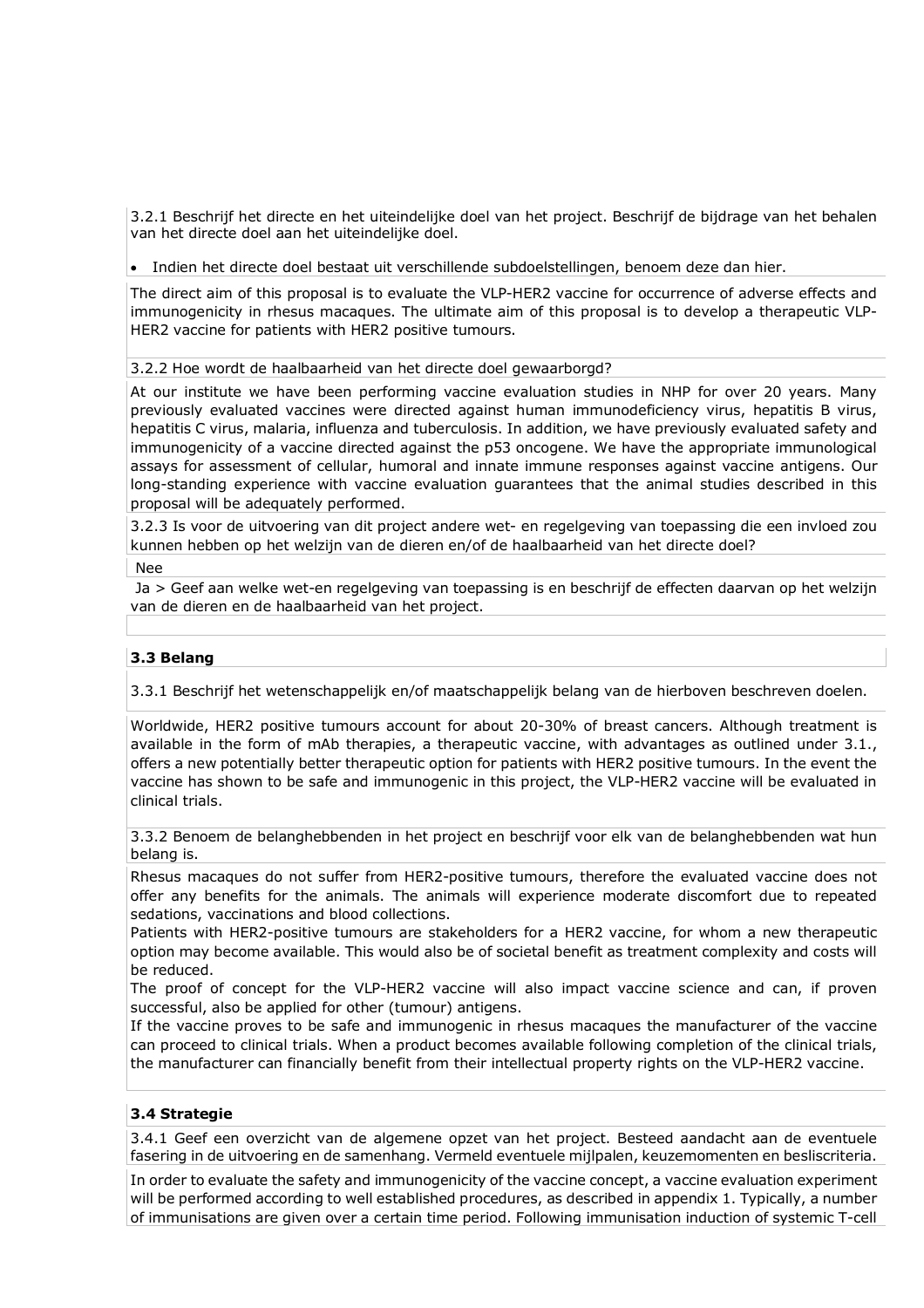and antibody immune responses are measured, in the blood. The strength of these responses as well as their duration are determined. Vaccine-induced Ab levels will be compared to therapeutic levels of mAb (ranging between 80 - 115 µg/mL)30 to evaluate the clinical potential of the vaccine. The criteria to consider vaccine candidates for evaluation are: a) the vaccine strategy must be novel, for instance with regards to choice of antigen, formulation, route of application, that have not been tested before in similar NHPs studies, b) demonstration that the vaccine or vaccine components are non-toxic, c) cross recognition of macaque homologues must have been demonstrated, d) the vaccine cannot be adequately tested in other than NHP animal models, due to required similarity between human HER2 and HER2 in the test species or the type of immunological assessment needed, e) preferably immunogenicity of vaccine candidates should have been proven in other species, unless this is not possible because the specific vaccine modality used does not work in other species.

## 3.4.2 Onderbouw de gekozen strategie.

For this type of experiment animals will be immunised several times (max 5) over a defined time period. During the study animals will be monitored for adverse effects of the vaccine, including monitoring of injection sites, general behaviour and health and systemically measuring haematology and clinical chemistry parameters. Blood will be collected to determine induction of systemic immune responses.

| 3.4.3 Benoem de type dierproeven. Vul per type dierproef een bijlage Beschrijving dierproeven in. |                                                                                         |  |  |
|---------------------------------------------------------------------------------------------------|-----------------------------------------------------------------------------------------|--|--|
| Volanummer                                                                                        | Titel bijlage Beschrijving dierproef                                                    |  |  |
|                                                                                                   | Safety and immunogenicity evaluation of a therapeutic vaccine for HER2 positive tumours |  |  |
|                                                                                                   |                                                                                         |  |  |

#### **References**

- 1 International Agency for Research on Cancer. in *World Cancer Report 2014* (eds B.W. Steward & C.P. Wild) Ch. 1.1, (2014).
- 2 Tao, Z. *et al.* Breast Cancer: Epidemiology and Etiology. *Cell Biochem Biophys* **72**, 333-338, doi:10.1007/s12013-014-0459-6 (2015).
- 3 Slamon, D. J. *et al.* Human breast cancer: correlation of relapse and survival with amplification of the HER-2/neu oncogene. *Science* **235**, 177-182, doi:10.1126/science.3798106 (1987).
- 4 Chibon, F. *et al.* Prediction of HER2 gene status in Her2 2+ invasive breast cancer: a study of 108 cases comparing ASCO/CAP and FDA recommendations. *Mod Pathol* **22**, 403-409, doi:10.1038/modpathol.2008.195 (2009).
- 5 Seshadri, R. *et al.* Clinical significance of HER-2/neu oncogene amplification in primary breast cancer. The South Australian Breast Cancer Study Group. *J Clin Oncol* **11**, 1936-1942, doi:10.1200/JCO.1993.11.10.1936 (1993).
- 6 Tandon, A. K., Clark, G. M., Chamness, G. C., Ullrich, A. & McGuire, W. L. HER-2/neu oncogene protein and prognosis in breast cancer. *J Clin Oncol* **7**, 1120-1128, doi:10.1200/JCO.1989.7.8.1120 (1989).
- 7 Chia, S. *et al.* Human epidermal growth factor receptor 2 overexpression as a prognostic factor in a large tissue microarray series of node-negative breast cancers. *J Clin Oncol* **26**, 5697-5704, doi:10.1200/JCO.2007.15.8659 (2008).
- 8 Mitri, Z., Constantine, T. & O'Regan, R. The HER2 Receptor in Breast Cancer: Pathophysiology, Clinical Use, and New Advances in Therapy. *Chemother Res Pract* **2012**, 743193, doi:10.1155/2012/743193 (2012).
- 9 Kumar, V., Abbas, A. K. & Aster, J. C. *Robbins Basic Pathology*. 10 edn, (Elsevier- Health Sciences Division, 2017).
- 10 Santin, A. D., Bellone, S., Roman, J. J., McKenney, J. K. & Pecorelli, S. Trastuzumab treatment in patients with advanced or recurrent endometrial carcinoma overexpressing HER2/neu. *Int J Gynaecol Obstet* **102**, 128-131, doi:10.1016/j.ijgo.2008.04.008 (2008).